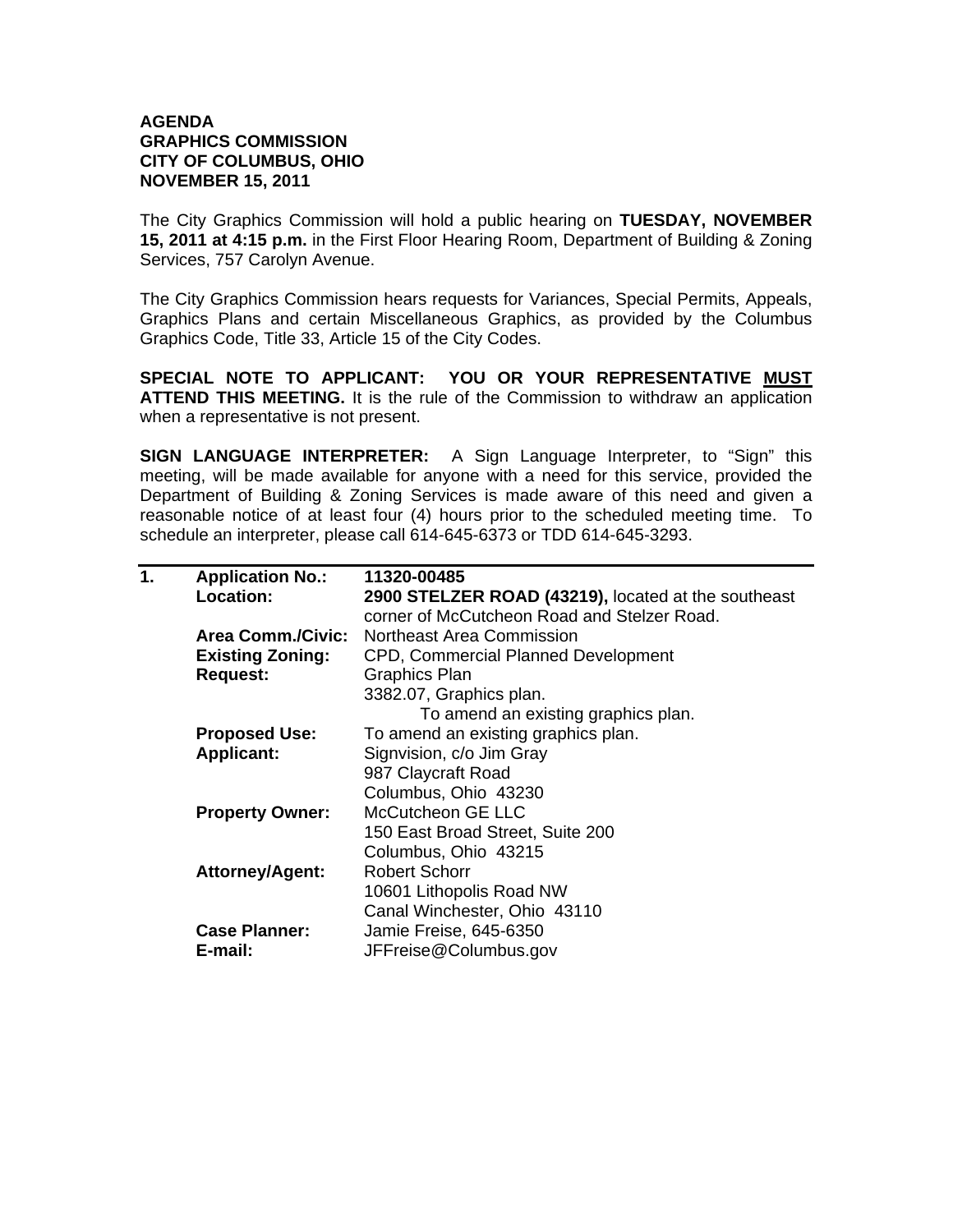| <b>Application No.:</b> | 11320-00486                                                                                                                                                                                                                    |
|-------------------------|--------------------------------------------------------------------------------------------------------------------------------------------------------------------------------------------------------------------------------|
| <b>Location:</b>        | 2231 SCHROCK ROAD (43229), located on the south side                                                                                                                                                                           |
|                         | of Schrock Rd., approximately 375 ft. west of Oak Creek                                                                                                                                                                        |
|                         | Dr.                                                                                                                                                                                                                            |
|                         | None.                                                                                                                                                                                                                          |
| <b>Existing Zoning:</b> | C-2, Commercial                                                                                                                                                                                                                |
| <b>Request:</b>         | Variance                                                                                                                                                                                                                       |
|                         | 3377.05, Tables of elements for on-premises ground signs.<br>To permit a ground sign to exceed the allowable<br>square footage by 73.19 sq. ft. and to allow the<br>overall height to exceed the allowable height by 40<br>ft. |
|                         | To install a 180 sq. ft., 55 ft. tall ground sign.                                                                                                                                                                             |
|                         | Paul Carroll; c/o All Star Sign Company                                                                                                                                                                                        |
|                         | 112 S. Glenwood Ave.                                                                                                                                                                                                           |
|                         | Columbus, Ohio 43222                                                                                                                                                                                                           |
| <b>Property Owner:</b>  | Schrock Office Realty, Ltd.                                                                                                                                                                                                    |
|                         | 150 E. Broad St., Suite 800                                                                                                                                                                                                    |
|                         | Columbus, Ohio 43215                                                                                                                                                                                                           |
| <b>Attorney/Agent:</b>  | 10601 Lithopolis Rd., N.W.                                                                                                                                                                                                     |
|                         | Canal Winchester, Ohio 43110                                                                                                                                                                                                   |
| <b>Case Planner:</b>    | Dave Reiss, 645-7973                                                                                                                                                                                                           |
| E-mail:                 | DJReiss@Columbus.gov                                                                                                                                                                                                           |
|                         | <b>Area Comm./Civic:</b><br><b>Proposed Use:</b><br><b>Applicant:</b>                                                                                                                                                          |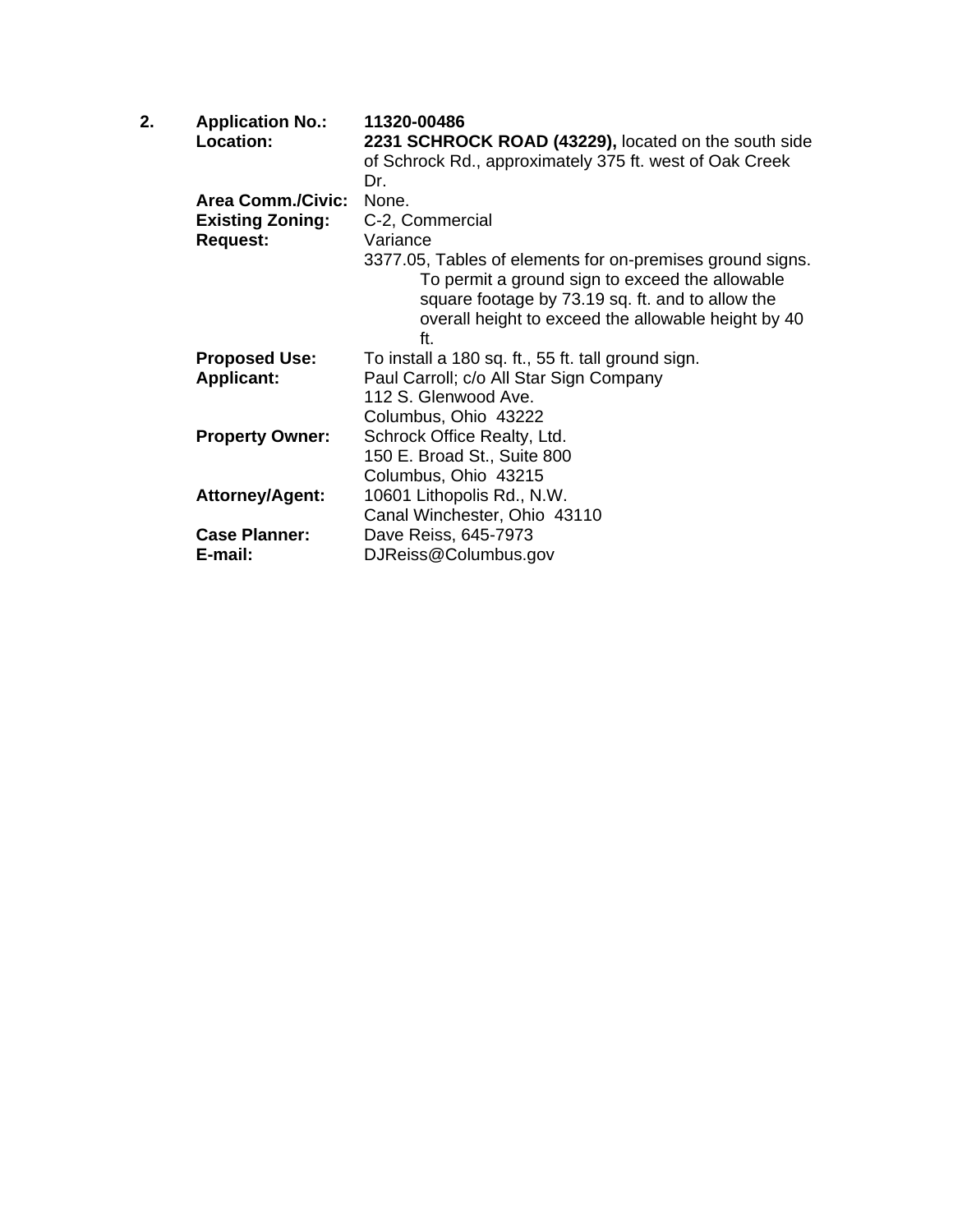| 3. | <b>Application No.:</b>  | 11320-00505                                                              |
|----|--------------------------|--------------------------------------------------------------------------|
|    | Location:                | 4359 TAMARACK BOULEVARD, located at the cul-de-                          |
|    |                          | sac of the terminus of Tamarack Blvd., approximately 1/4-                |
|    |                          | mile south of Morse Rd.                                                  |
|    | <b>Area Comm./Civic:</b> | <b>Northland Community Council</b>                                       |
|    | <b>Existing Zoning:</b>  | C-4, Commercial                                                          |
|    | <b>Request:</b>          | Variances, Special Permit & Graphics Plan                                |
|    |                          | 3372.806, Graphics.                                                      |
|    |                          | C. To allow the installation of an off-premises                          |
|    |                          | ground sign which is prohibited.                                         |
|    |                          | G.1. To not display the business address on the                          |
|    |                          | ground sign.                                                             |
|    |                          | G.2. To not provide a sign base that is 18 to 36 in.                     |
|    |                          | in height and as long and as wide as the sign                            |
|    |                          | structure itself.                                                        |
|    |                          | G.3. To not provide landscaping around the sign                          |
|    |                          | base.                                                                    |
|    |                          | G.4. To not construct the sign base of limestone or<br>limestone veneer. |
|    |                          |                                                                          |
|    |                          | 3377.17, Setback regulations for permanent on-<br>premises ground signs. |
|    |                          | To reduce the minimum setback of a ground sign                           |
|    |                          | from 15 ft. to 3 ft. 6 in.                                               |
|    |                          | 3378.01, General provisions.                                             |
|    |                          | To grant a special permit for an off-premises                            |
|    |                          | ground sign which is prohibited.                                         |
|    |                          | 3375.12, Graphics requiring graphics commission                          |
|    |                          | approval.                                                                |
|    |                          | To allow the installation of a ground sign as a part                     |
|    |                          | of a graphics plan, per condition #4 adopted in a                        |
|    |                          | Commission Order on November 13, 2007 for case                           |
|    |                          | #07320-00036; 1819 Morse Rd.                                             |
|    | <b>Proposed Use:</b>     | To install graphics onto a brick wall at an off-premises site            |
|    |                          | for a dog shelter.                                                       |
|    | <b>Applicant:</b>        | Franklin County Commissioners (Franklin County Public                    |
|    |                          | <b>Facilities Management)</b>                                            |
|    |                          | 373 S. High St.                                                          |
|    |                          | Columbus, Ohio 43215                                                     |
|    | <b>Property Owner:</b>   | The Stonehenge Company, Inc.; (Dresden Detention                         |
|    |                          | Basin, L.L.C.; Northland Village Developers, L.L.C. &                    |
|    |                          | NPSC Limited); c/o Steven B. Vanslyck                                    |
|    |                          | 147 N. High St.                                                          |
|    |                          | Gahanna, Ohio 43230                                                      |
|    | <b>Attorney/Agent:</b>   | James Lytle; c/o Lytle Design Associates, Ltd.                           |
|    |                          | 8500 Memorial Dr., Suite C                                               |
|    |                          | Plain City, Ohio 43064                                                   |
|    | <b>Case Planner:</b>     | Dave Reiss, 645-7973                                                     |
|    | E-mail:                  | DJReiss@Columbus.gov                                                     |